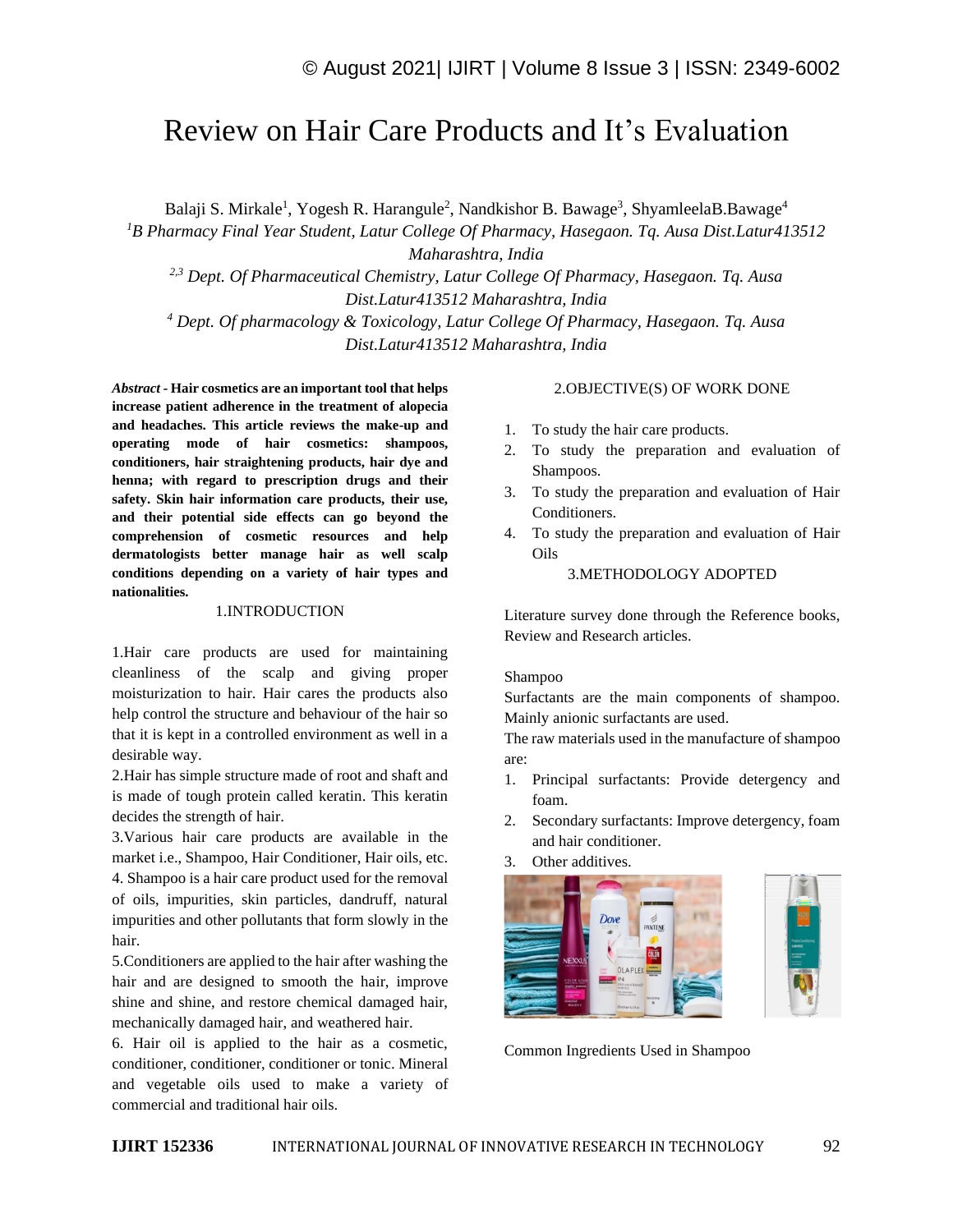# © August 2021| IJIRT | Volume 8 Issue 3 | ISSN: 2349-6002

- Surfactants: Sodium decency benzene Sulfonates, Lauric acid, stearic acid and their salts, Stearic ethanolamine, etc.
- Conditioning agents: lanolin, mineral oil, herbal extracts, egg derivatives
- Foam builders: lauryl monoethanolamide, sarcosinates
- Viscosity modifiers: PVP, phosphate esters, NH4 CI, NaCI etc
- Sequestering agents: EDTA
- Opacifying agents: prseropylene glycol, Mg, Ca and Zn salts of stearic acids, spermaceti
- Clarifying agents: Ethanol, Isopropanol
- Perfumes: Herbal, fruity or floral fragrances
- Preservatives: Methyl and propyl paraben, formaldehyde
- Anti-Dandruff agents: Selenium sulphide, zinc pyrithone, salicylic acid

## 4.GENERAL METHOD FOR PREPARATION OF **SHAMPOO**

1.The detergent is converted into a solution form or a detergent solution may how directly obtained from the manufacturer.

2.Take about half of the container solution in a separate container. To it, add the secondary surfactant i.e., alkanolamine. And dissolve it with stirring.

3.To the remaining half of the detergent solution add perfuming agent and dissolve it. And add it to the alkanolamine solution.

4. Colour and antiseptics will dissolve separately in a sufficient amount of water and Added to the main solution.

5.Final volume of the preparation is usually adjusted by the addition of clear sterile water.

6.However, When the preparation contains lauryl alcohol ether sulphate. It is necessary to adjust the viscosity of the shampoo.

7.Viscosity adjustment is done by using an Elec chloride solution. Usually, Sodium chloride solution is added continuously.

5.EXAMPLE OF SHAMPOO FORMULATION

CLEAR LIQUID SHAMPOO

| <b>Ingredients</b>              | Quantity |
|---------------------------------|----------|
| Triethanolamine lauryl sulphate | 50 g     |
| Lauricisopropanolamine          | 2g       |
| Perfume, Colour, Preservative   | Q. S.    |
| Water                           | 48g      |

#### 6.EVALUATION OF SHAMPOO

1.Foam Stability: Cylinder shake method is used for determining foaming ability. It is determined by putting 50 ml of 1% shampoo in 250 ml graduated cylinder by covering it with hand and shake it for 10 min.

2.Skin Irritation Test: Draize test in Rabbits where a patch test technique is used on the intact skin of Albino rabbits.

3.Moisture Action: Using a Canvas disk, its diameter is one inch on the surface of the solution and the time required for immersion is measured accurately.

4.1Viscosity :100ml of shampoo is taken in a beaker and spindle is dipped in it for about 5 min and then reading is taken.

5.pH: Mix 1gram of shampoo with 9ml of water and determine the pH using a pH meter at 27 degrees Celsius.

### Hair Conditioner

Conditioners are applied to the hair after shampooing and are designed to smooth the hair, improve gloss and luster, as well as recondition chemically damaged hair, mechanically damaged hair, and weathered hair.



# 7.COMMON INGREDIENTS USED IN HAIR **CONDITIONER**